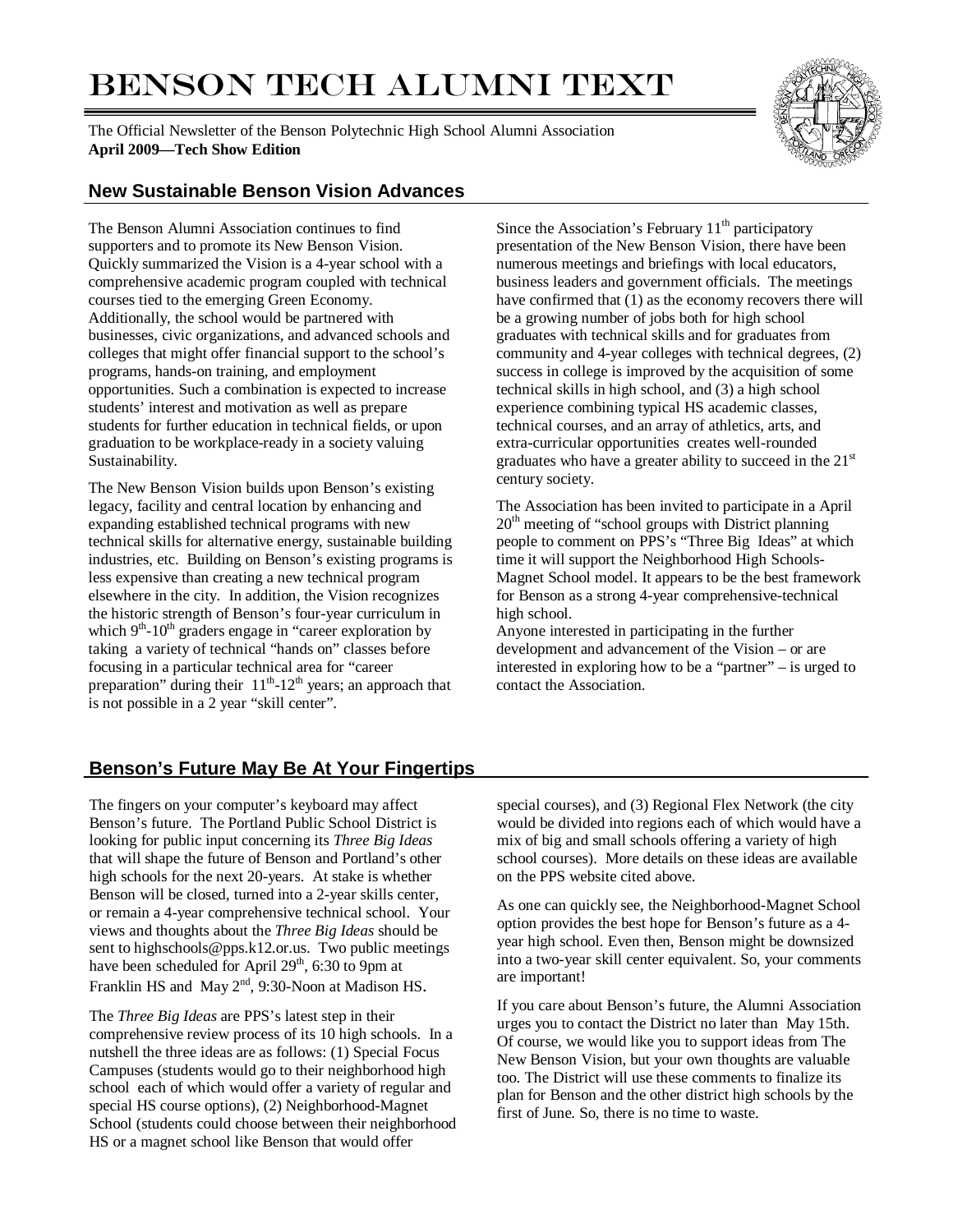## **Your BPHSAA Board of Directors**

Beginning in August of 2008, a group of 12-dedicated individuals reinstated the Benson Polytechnic High School Alumni Association (BPHSAA). They have spent countless hours locating alumni, organizing events, fundraising, establishing a website, and developing possible long term strategies for the school's future.

#### **Dale Bajema—Class of 1954**

*Chairman of the Board of Directors, Long Term Development Committee Member and Benson Site Council Member*  Major: *Mechanical Drafting*  Current Occupation: *Retired after 37-years with the US Department of Interiors.*  Favorite Benson Moment: *Camaraderie with football teammates.* 

#### **Josh Piper—Class of 1995**

*Vice-Chairman of the Board of Directors, Chairman of the Communications Committee and Website Master Extraordinaire*  Major: *Mechanical Drafting*  Current Occupation: *Web Developer*  Favorite Benson Moment: *California Tour by the Orange Blues Jazz Ensemble where we played gigs at Fisherman's Wharf, Cal Berkeley & a jazz festival.* 

#### **Tammy Hite (Miller)—Class of 1991**

*Secretary of the Board of Directors, Co-Chair of the Events Committee, and LTDC Member*  Major: *Architectural Drafting*  Current Occupation: *Architectural Intern* Favorite Benson Moment: *A 45-minute duct tape ball fight in the auditorium with the BATS on my last day as a Benson teacher in June 2007. Believe it or not, we actually found all 80 of them afterwards.* 

#### **Paul Benninghoff—Class of 1957**

*Treasurer of the Board of Directors and Chair of the Finance Committee*  Major: *Mechanical Drafting*  Current Occupation: *Retired from PPS and Former Benson Principal* Favorite Benson Moment: *Being selected as a Rose Festival Driver* 

#### **Kyle Andersen—Class of 1986**

*Long Term Development Committee Member*  Major: Architectural Drafting Current Occupation: *Associate Principal Architect / Designer* 

Favorite Benson Moment: *Riding my bike to and from school for daily doubles for Varsity Soccer with Coach Robin Hill.* 

#### **Ken Bakke—Class of 1959**

*Vice Chairman of the Finance Committee*  Major: *Carpentry*  Current Occupation: *Retired*  Favorite Benson Moment: *It's just too embarrassing to share.* 

#### **Neal Galash—Class of 1958**

*Co-Chair of the Events Committee*  Major: *Pre-Engineering* Current Occupation: *Retired from the Assessor's Office at Multnohmah County* Favorite Benson Moment: *Graduation. Need I say more.* 

#### **Charles Heil—Class of 1956**

*Long Term Development Committee Member*  Major: *Radio*  Occupation: *Retired Physics Teacher/Television and Radio Engineer*  Favorite Benson Moment: *So many! Taking three different girls to three different senior proms. I was broke but happy!* 

#### **Bob Hyland—Class of 1950**

*Scholarship Committee*  Major: *Automotive*  Current Occupation: *Retired*  Favorite Benson Moment: *Knowing people in the Autobody major that could fix my father's car in a hurry after I took it for a joyride while he was out of town.* 

#### **Don LeBarre—Class of 1950**

*Chairman of the Scholarship Committee*  Major: *Automotive*  Current Occupation: *Retired*  Favorite Benson Moment: *That is for me to know.* 

#### **Richard (Dick) Spies—Class of 1964**

*Chairman of the Long Term Development Committee*  Major: *Architectural Drafting*  Occupation: *Architect*  Favorite Benson Moment: *The challenge of completing a watercolor painting in 15-minutes in my major when I just though I had to draft well.* 

#### **Joanne Stainbrook—Class of 1992**

*Long Term Development Committee Member*  Major: *Architectural Drafting*  Occupation: *Architect*  Favorite Benson Moment: *My biology science experiment working with double headed planaria.*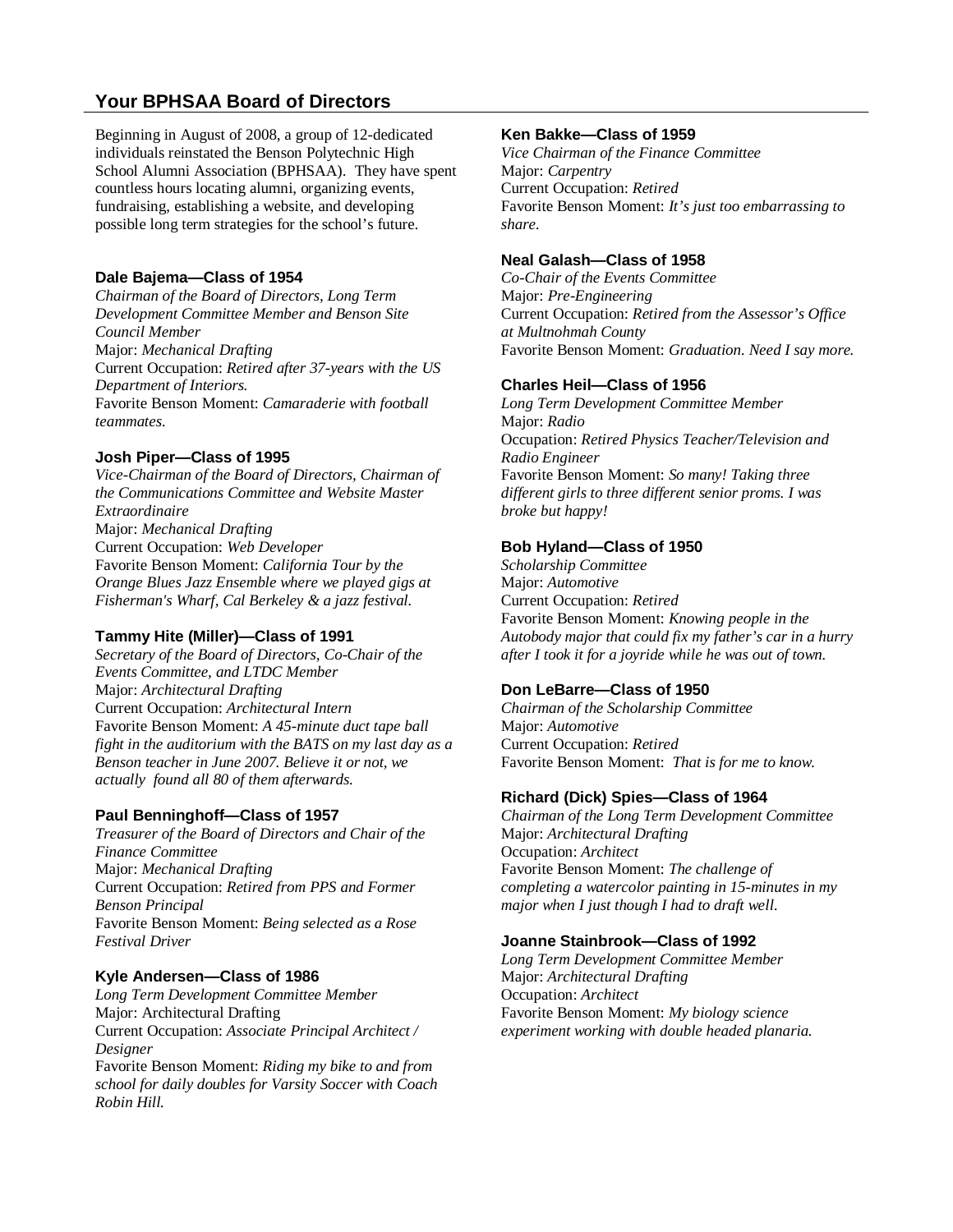

# **Benson Campus Clean-Up Day**

On Saturday, April 18th, a group of Benson Alumni and Friends showed their school spirit and pride by braving the elements to prepare the front of the school for the coming Tech Show. OK, the elements actually cooperated so there wasn't much of a sacrifice made in that regard unless you count a little sunburn, however, the volunteers did spend over 4-hours pruning hedges, raking flower beds, pulling weeds and picking up garbage.

The group consisted of alumni spanning from five decades, a future alumnus from the class of 2010 and his supportive parents.

Thank you to everyone who partcipated!

## **Thank You to Our Volunteers**

The BPSHAA would like to thank the following people for generously volunteering their time to help us with our efforts to locate fellow alumni, rally support for Benson, or assist at our events.

Ed Warmouth—Class of 1945 Franklin Johnson—Class of 1964 Fred Wong—Class of 1971 & Current Benson Teacher Ben Fleskes—Class of 1986 Tiffany Miller—Class of 1993 Suzanne Stainbrook—Class of 1994 Heather Hewlett—Class of 2006 Cathy Skach—Current Benson Teacher Benson Chapter of SkillsUSA Benson Auditorium Technical Staff

## **Benson Trivia**

Did you know that there are currently 10-Benson alumni teaching at the school today in a variety of different subjects and several others serve as coaches for the sports teams and extra-curricular activities?

# **BPHSAA—Committees**

The BPHSAA offers several different opportunities to support Benson High School and the Alumni Association through its various committees.

Anyone is welcomed to participate. Time commitments vary. If you would like to serve on any of the committees, please contact the BPHSAA.

**Membership Committee:** The committee is responsible for the recruitment of new members and maintaining current membership for the alumni association.

**Communications Committee:** The committee is responsible for communications with Alumni Association members including maintaining an internet website as well as printed newsletters, flyers, etc as needed for special purposes.

**Scholarship Committee:** The committee is responsible for the management of the Benson Polytechnic High School Reunion Scholarship Fund (a tax exempt fund) that was established in 1991. This includes raising and investing funds and overseeing the award of annual scholarships to graduating Benson seniors.

**Finance Committee:** The committee is responsible for developing and reviewing fiscal procedures, a fundraising plan, and annual budget.

**Events Committee:** The committee is responsible for planning and organizing alumni events such as the Alumni Room at Tech Show and the Annual All-Class Reunion Picnic.

**Long Term Development Committee:** The LTDC is responsible for developing a long term vision for the future of Benson Polytechnic High School.